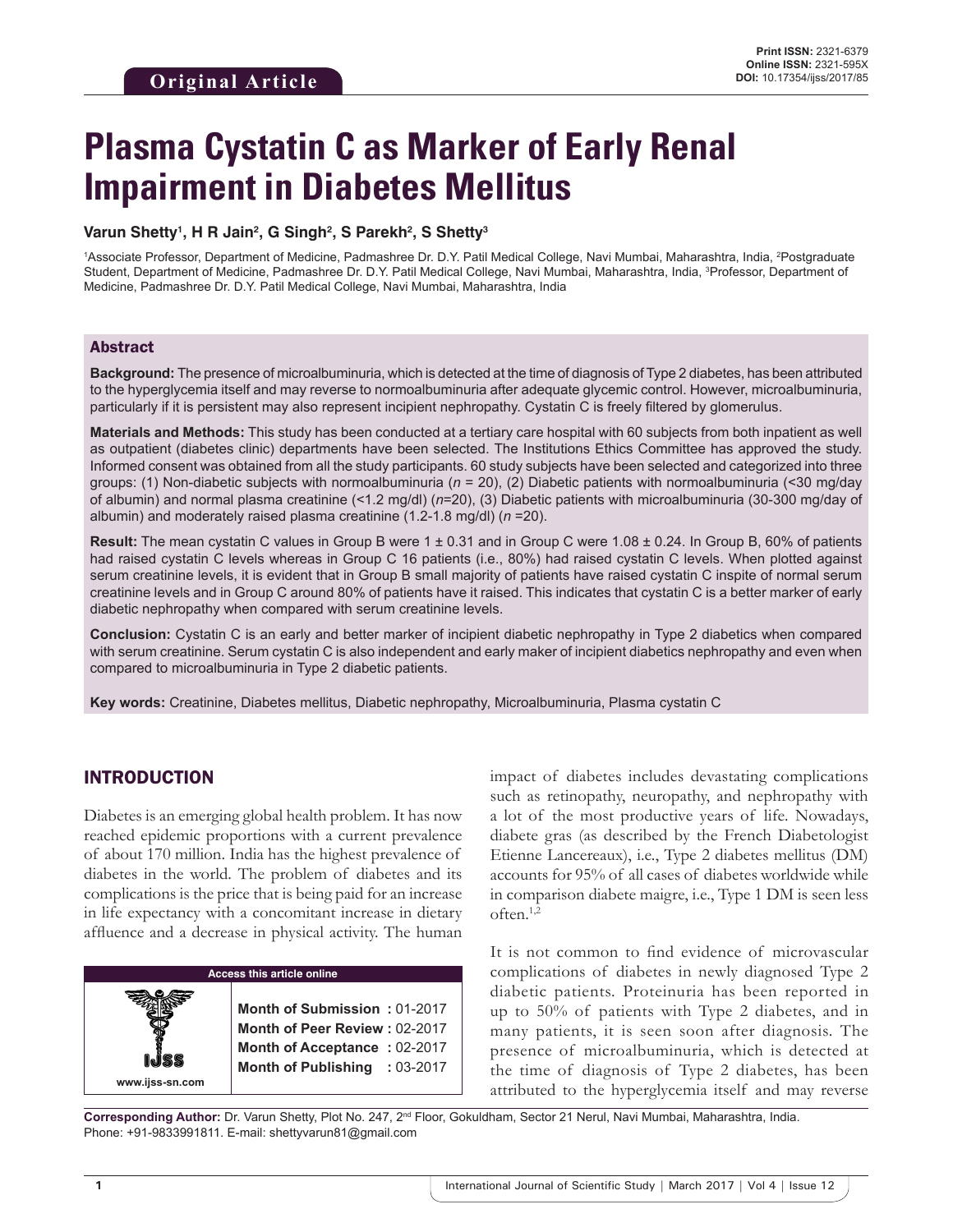to normoalbuminuria after adequate glycemic control. However, microalbuminuria, particularly if it is persistent may also represent incipient nephropathy.

The presence of microalbumin in the urine heralds the onset of kidney disease in diabetics. It is not known whether it indicates a greater risk for kidney disease in patients without diabetes. The presence of microalbumin indicates early damage to the glomerular blood vessels; however, in diabetes it also could indicate failure of renal auto regulation. Although there is no direct clinical evidence to support this theory, microalbuminuria is evidence of generalized of vascular function.3,4

In the last 40 years, plasma creatinine has become the most commonly used endogenous marker of renal function. Its rate of appearance in the bloodstream is related to muscle mass, so that intra-individual concentrations are affected by age and gender.

Cystatin C is a 122 - amino acid, 13 kDa protein that is a member of the family of cysteine proteinase inhibitors. It is the product of a "housekeeping" gene expressed in all nucleated cells and is produced at a constant rate.4 Due to its small size and basic pH (~9.0), cystatin C is freely filtered by glomerulus. Cystatin C does not return to the blood stream and is not secreted by renal tubules, it has been suggested to be closer to the "ideal" endogenous marker.<sup>5,6</sup>

## **Aims and Objectives of the Study**

To determine whether plasma cystatin C is a marker of early renal impairment when compared with microalbuminuria in Type 2 diabetic subjects with normal plasma creatinine (<1.2 mg/dl) and moderately elevated plasma creatinine  $(1.2-1.8 \text{ mg/dl}).$ 

# MATERIALS AND METHODS

This study has been conducted at a tertiary care hospital with 60 subjects from both inpatient as well as outpatient (diabetes clinic) departments have been selected. The Institutions Ethics Committee has approved the study. Informed consent was obtained from all the study participants.

60 study subjects have been selected and categorized into three groups:

- 1. Non-diabetic subjects with normoalbuminuria ( $n = 20$ )
- 2. Diabetic patients with normoalbuminuria (<30 mg/day of albumin) and normal plasma creatinine  $\leq 1.2 \text{ mg/dl}$  $(n = 20)$
- 3. Diabetic patients with microalbuminuria (30-300 mg/day of albumin) and moderately raised plasma creatinine (1.2-1.8 mg/dl) (*n* = 20).

Blood pressure (BP) has been measured in all subjects in sitting position on the right arm with a standard mercury sphygmomanometer. Mean values have been determined from two independent measurements taken at 5 min intervals.

Blood samples have been collected to determine fasting plasma glucose, postprandial plasma glucose or 2 h post glucose and these have been determined by glucose oxidase method in a dry chemistry analyzer, Vitros 250. Glycosyl and hemoglobin (Hb) levels have been measured by chromatography base high-performance liquid chromatography assay and expressed as a percentage. Urine sugar and urine ketones have been checked by dipstick method.

Plasma cystatin C has been measured by immunonephelometry. Normal values considered were between 0.52 and 0.98 mg/L. Microalbuminuria has been determined by an immunotubidimetric method from Siemens Diagnostics, in urine collected over 24 h and expressed as mg/24 h. Plasma creatinine has been determined using Jaffe's method and expressed as mg/dl.

In all the above cases, for exclusion of the diseases, enlisted, mostly we had to resort to clinical examination, urine examination, blood urea nitrogen, serum creatinine, T3, T4 and thyroid-stimulating hormone (to rule out thyroid disorders), serum bilirubin, serum glutamic pyruvic transaminase, serum glutamic oxaloacetic transaminase, alkaline phosphatase, ultrasonography of abdomen (for jaundice or any liver disease).

# RESULTS

A total of 60 subjects were studied. They were divided equally into three groups; Group A consisted of 20 control subjects, i.e., the non-diabetic patients, Group B consisted of 20 diabetic subjects with normal serum creatinine (<1.2 mg/dl) and Group C consisted of 20 diabetic subjects with moderately elevated serum creatinine (1.2-1.8 mg/dl). The results of the various clinical and biochemical parameters and their interrelationship are as follows.

- Group A had a mean age of 59.9 years with the range being 49-70 years
- Group B had a mean age of 59.3 years with a standard deviation of 8.92 years, and all subjects were within the range of 47-74 years
- Group C had a mean age of 62 years with a standard deviation of 8.09 years, and all subjects were within the range of 48-73 years (Table 1).

In Group B almost half the patients lie in the <10 set and the other half lie in the 11-20 years set. In Group C,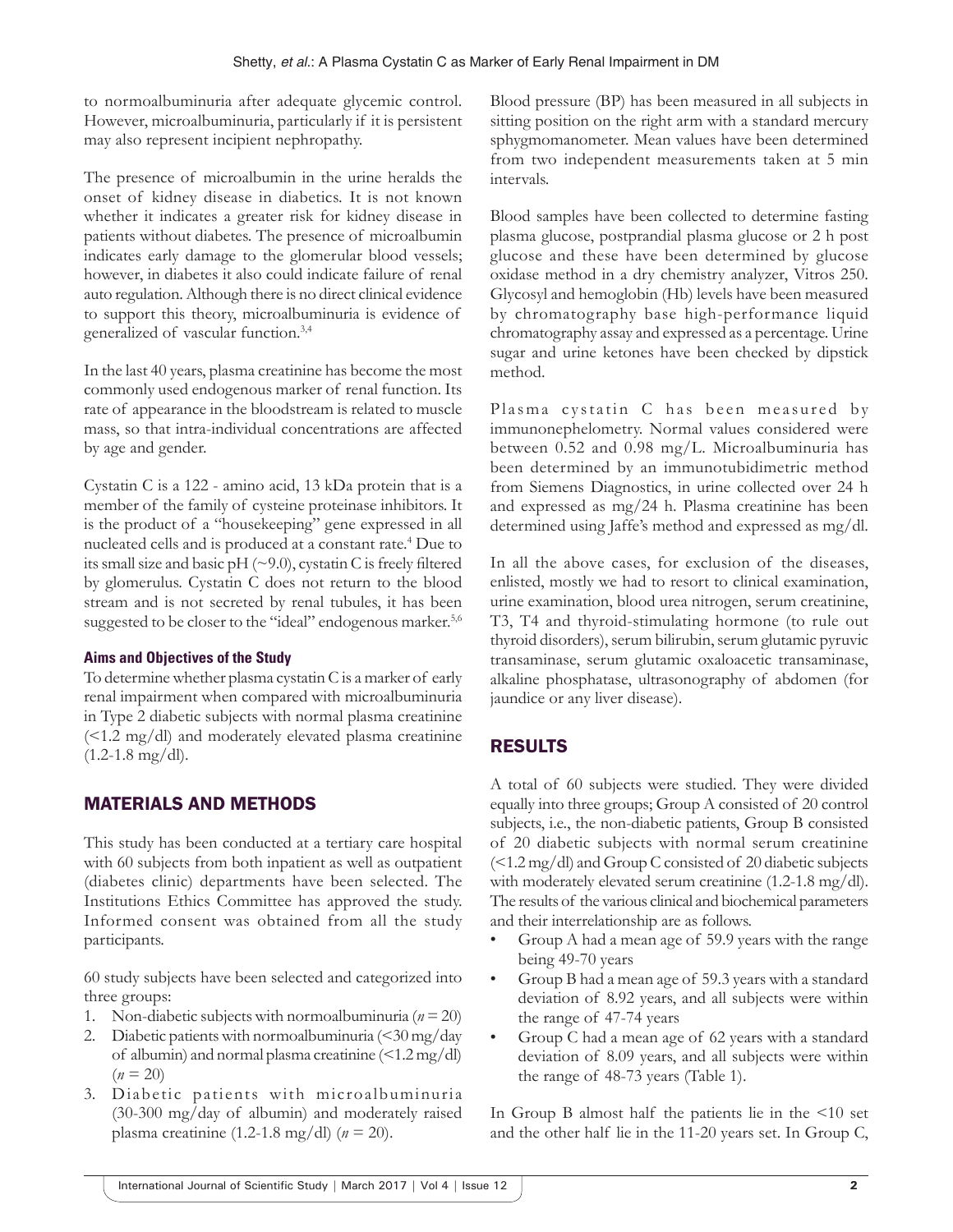however, only 2 patients belong to the first set (<10 years) and the remaining belong to the 11-20 years set with majority among them suffering from diabetes for over 15 years (Table 2).

The number of male patients of Type 2 diabetes is more than females. There are 15 diabetic males and 5 diabetic females in Group B and 12 diabetic males and 8 diabetic females in Group C (Table 3).

- Group A shows a mean fasting blood sugar (FBS) value of 91.85 with a standard deviation of 5.69
- Group B shows a mean FBS value of 117.45 with a standard deviation of 13.38
- Group C shows a mean FBS value of 127.05 with a standard deviation of 18.05.

When compared they show a statistically significant *P* value of 0.001 and 0.01 (Table 4).

- Group A shows a mean post lunch blood sugar (PLBS) value of 116.15 with a standard deviation of 16.24
- Group B shows a mean PLBS value of 163.85 with a standard deviation of 23.10
- Group C shows a mean PLBS value of 195.15 with a standard deviation of 28.91.

When compared they show a statistically significant *P* value of 0.033 and 0.002 and 0.04 (Table 5).

- Group A shows a mean  $HbA_1c$  value of 5.56 with a standard deviation of 0.44
- Group B shows a mean  $HbA_1c$  value of 7.32 with a standard deviation of 0.48

#### **Table 1: Age distribution**

| Age (years)             | <b>Group A</b> | <b>Group B</b> | <b>Group C</b> |
|-------------------------|----------------|----------------|----------------|
| <50 years               | 1(5)           | 6(30)          | 2(10)          |
| 51-60 years             | 11(55)         | 6(30)          | 7(35)          |
| 61-70 years             | 8(40)          | 5(25)          | 7(35)          |
| $\geq 71$ years         | O              | 3(15)          | 4(20)          |
| Mean±standard deviation | 59.9±5.84      | 59.3±8.92      | 62±8.09        |
| Range                   | 49-70          | 47-74          | 48-73          |

#### **Table 2: Duration of DM**

| b  |
|----|
| 13 |
|    |

DM: Diabetes mellitus

| <b>Table 3: Sex distribution</b> |                |                |                |
|----------------------------------|----------------|----------------|----------------|
| Gender                           | <b>Group A</b> | <b>Group B</b> | <b>Group C</b> |
| Male                             | 12             | 15             | 12             |
| Female                           |                | :5             | 8              |

• Group C shows a mean  $HbA_1c$  value of 7.62 with a standard deviation of 0.54.

When compared they show a statistically significant *P* value of 0.029 and 0.011 (Table 6).

In Table 7 we can see that the mean BP in Group A is 120/80 mm of Hg with a standard deviation of 6.88 and 4.55 for systolic and diastolic BP, respectively.

In Group B the mean BP seen is 128/82 mm of Hg with a standard deviation of 11.72 and 8.14 for systolic and diastolic BP, respectively.

And in Group C the mean BP is 142/90 mm of Hg with a standard deviation of 15.20 and 7.69 for systolic and BP, respectively.

Figure 1 compares the mean systolic and diastolic BP in all three groups. It shows that in Group A and B the values are within the normal range whereas in Group C the mean BP has gone beyond 140/90 mm of Hg.

• Group A has microalbuminuria absent

#### **Table 4: Observations of blood sugar levels**

| <b>FBS</b>          | <b>Group A</b> | <b>Group B</b> | <b>Group C</b> |
|---------------------|----------------|----------------|----------------|
| Mean                | 91.85          | 117.45         | 127.05         |
| Median              | 93.0           | 117.5          | 125.5          |
| Standard deviation  | 5.69           | 13.38          | 18.05          |
| Range               | 81-100         | 100-147        | 102-173        |
| $P$ value (A and B) | 0.001          |                |                |
| $P$ value (A and C) | 0.01           |                |                |

One‑way ANOVA (Tukey's test). FBS: Fasting blood sugar

| Table 5: PLBS       |                |                |                |  |
|---------------------|----------------|----------------|----------------|--|
| <b>PLBS</b>         | <b>Group A</b> | <b>Group B</b> | <b>Group C</b> |  |
| Mean                | 116.15         | 163.85         | 195.15         |  |
| Median              | 119            | 165            | 194.61         |  |
| Standard deviation  | 16.24          | 23.10          | 28.91          |  |
| Range               | 78-140         | 124-220        | 150-250        |  |
| $P$ value (A and B) | 0.033          |                |                |  |
| $P$ value (A and C) | 0.02           |                |                |  |
| $P$ value (B and C) | 0.04           |                |                |  |

One‑way ANOVA (Tukey's test). PLBS: Post lunch blood sugar

| Table 6: HbA,c      |                |                |                |  |
|---------------------|----------------|----------------|----------------|--|
| $HbA_{1}c$          | <b>Group A</b> | <b>Group B</b> | <b>Group C</b> |  |
| Mean                | 5.56           | 7.32           | 7.62           |  |
| Median              | 5.50           | 7.40           | 7.75           |  |
| Standard deviation  | 0.44           | 0.48           | 0.54           |  |
| Range               | $4.6 - 6.5$    | $6.5 - 8.1$    | $6.9 - 8.9$    |  |
| $P$ value (A and B) | 0.029          |                |                |  |
| $P$ value (A and C) | 0.011          |                |                |  |

One-way ANOVA (Tukey's test). HbA<sub>1</sub>c: Hemoglobin A<sub>1</sub>c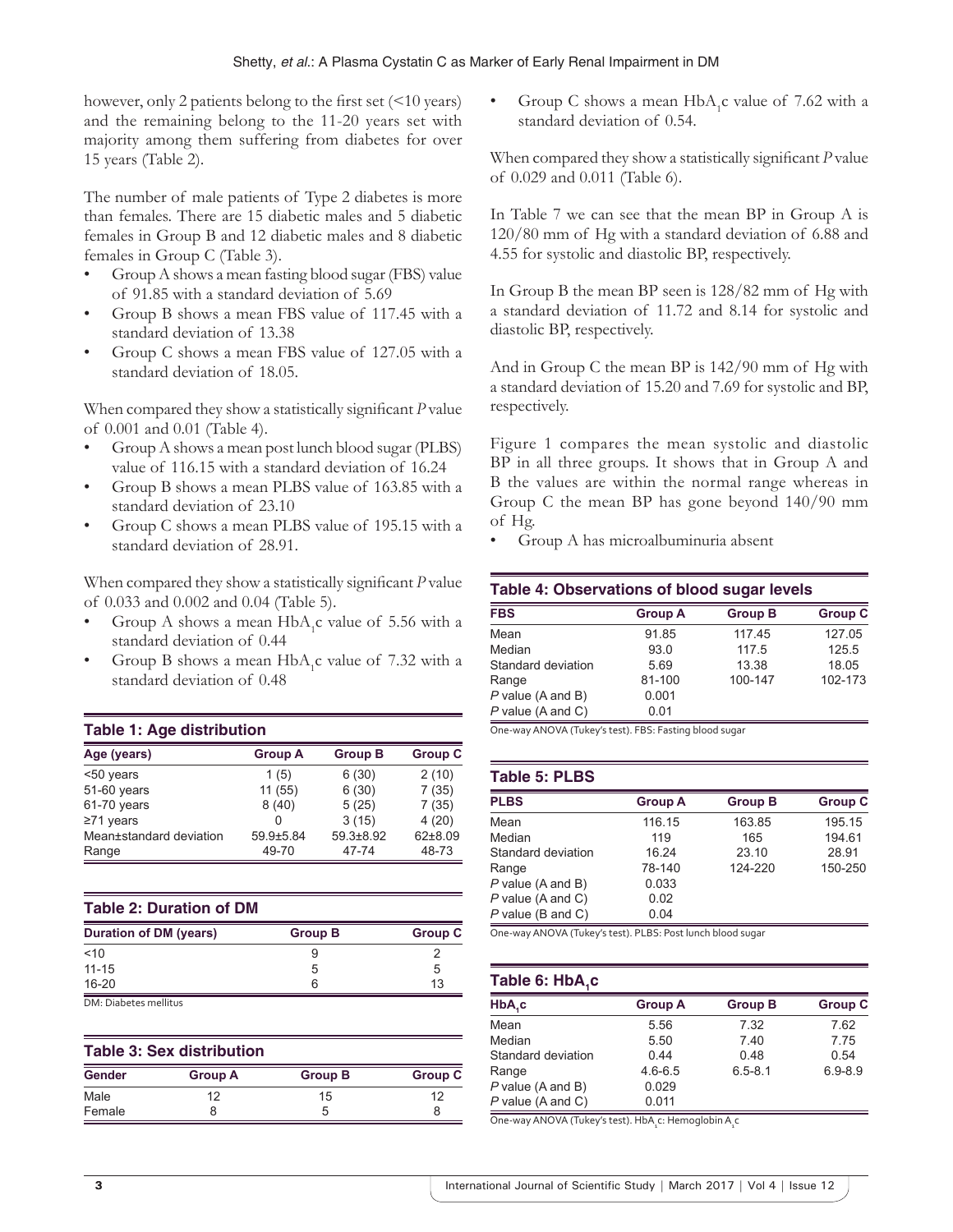- Group B shows a mean microalbuminuria level of 161.6 with a standard deviation of 53.13
- Group C shows a mean microalbuminuria level of 206 with a standard deviation of 54.36.

Comparison between groups shows a statistically significant *P* = 0.01 (Table 8).

- Group A shows a mean cystatin C level of 0.60 with a standard deviation of 0.04
- Group B shows a mean cystatin C level of 1.00 with a standard deviation of 0.31
- Group C shows a mean cystatin C level of 1.08 with a standard deviation of 0.24.

Comparison between groups shows a statistically significant *P* = 0.001 and 0.01 and 0.04 (Table 9).

In Group B there are 12 patients with presence of microalbumin in urine, whereas in Group C all the 20 patients have it present. On the other hand, cystatin C is raised in 13 patients in Group B and in 16 patients in Group C (Table 10).

## **DISCUSSION**

Diabetes is an emerging health problem in developed as well as developing countries. India has the highest prevalence of diabetes in the world. It has gained much popularity due to its various microvascular and macrovascular complications. As diabetes is an independent risk factor for cardiovascular and cerebrovascular disease, the early detection of diabetes and its complications is of utmost importance.<sup>7,8</sup>

Once of the most important microvascular complications of diabetes are diabetic nephropathy. Diabetic nephropathy is the leading cause of chronic kidney disease (CKD) in patients starting renal replacement therapy and is associated with hypertension and a high risk of cardiovascular morbidity and mortality.

The presence of microalbuminuria is a known complication in patients of diabetes. It is an early sign that before glomerular filtration rate (GFR) deteriorates. In Type 2 diabetes, the incidence of microalbuminuria is around 2.0% per year and the prevalence at 10 years after diagnosis is around 25%. Although a reliable investigation, collection of urine over 24 h and other factors (i.e.,: Short-term hyperglycemia, exercise, urinary tract infections, marked hypertension, heart failure, and acute febrile illness) influencing its presence makes testing for microalbuminuria a very tedious job.<sup>9,10</sup>

Cystatin C is a small 13 kDa protein, that is a member of the cysteine proteinase inhibitor family that is produced at



**Figure 1: Blood pressure comparison**

| Table 7: BP and diabetic nephropathy |                |                |                |
|--------------------------------------|----------------|----------------|----------------|
| <b>Parameter</b>                     | <b>Group A</b> | <b>Group B</b> | <b>Group C</b> |
| Systolic BP                          |                |                |                |
| Mean                                 | 120            | 128            | 142            |
| Median                               | 120            | 129            | 140            |
| Standard deviation                   | 6.88           | 11.72          | 15.20          |
| Range                                | 110-130        | 110-150        | 120-162        |
| Diastolic BP                         |                |                |                |
| Mean                                 | 79             | 82             | 90             |
| Median                               | 80             | 80             | 87             |
| Standard deviation                   | 4.55           | 8.14           | 7.69           |
| Range                                | 70-88          | 70-100         | 78-102         |

BP: Blood pressure

| Table 8: Microalbuminuria and cystatin C |                |                |                |
|------------------------------------------|----------------|----------------|----------------|
| <b>Microalbuminuria</b>                  | <b>Group A</b> | <b>Group B</b> | <b>Group C</b> |
| Mean                                     | Absent         | 161.6          | 206            |
| Median                                   |                | 162            | 213            |
| Standard deviation                       |                | 53.13          | 54.39          |
| Range                                    |                | 99-162         | 108-288        |
| $P$ value (B and C)                      | 0.01           |                |                |

Chi‑square test.

#### **Table 9: Cystatin C**

| <b>Cystatin C</b>   | <b>Group A</b> | <b>Group B</b> | <b>Group C</b> |
|---------------------|----------------|----------------|----------------|
| Mean                | 0.60           | 1.00           | 1.08           |
| Median              | 0.59           | 1.06           | 1.12           |
| Standard deviation  | 0.04           | 0.31           | 0.24           |
| Range               | $0.52 - 0.67$  | $0.54 - 1.46$  | $0.52 - 1.4$   |
| $P$ value (A and B) | 0.001          |                |                |
| P value (A and C)   | 0.01           |                |                |
| $P$ value (B and C) | 0.04           |                |                |

One‑way ANOVA (Tukey's test)

| Table 10: Microalbuminuria and cystatin C present |                          |                           |  |
|---------------------------------------------------|--------------------------|---------------------------|--|
| <b>Parameter</b>                                  | Microalbuminuria present | <b>Cystatin C present</b> |  |
| Group B                                           | 12                       | 13                        |  |
| Group C                                           | 20                       | 16                        |  |

a constant rate by all nucleated cells. Due to its small size it is freely filtered by the glomerulus, and is not secreted but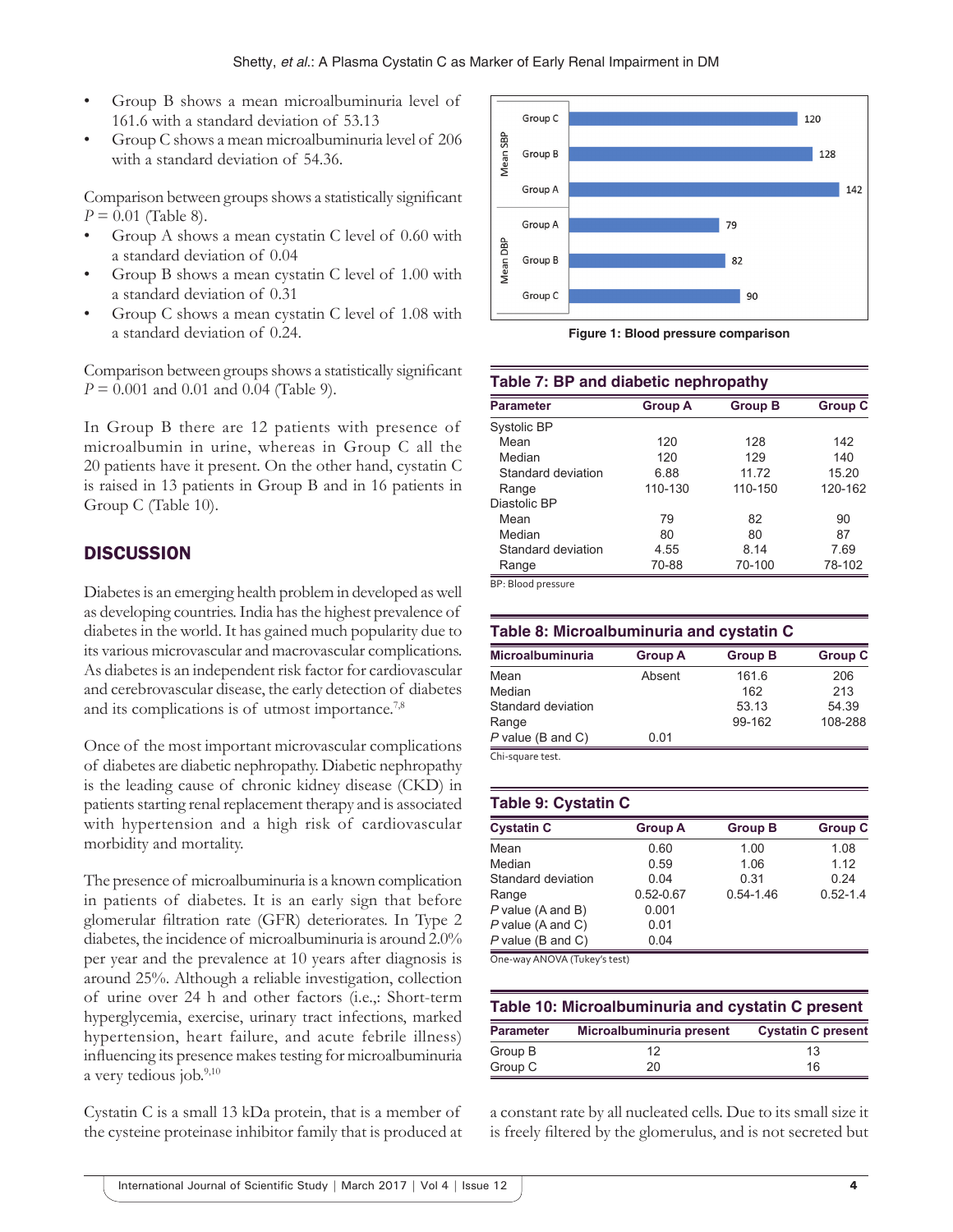is fully reabsorbed and broken down by the renal tubules. This means the primary determinate of blood cystatin C levels is the rate at which it is filtered at the glomerulus making it an excellent GFR marker. Estimation of serum cystatin C levels can be done on outpatient department (OPD) basis by a simple blood draw. As microalbuminuria is the first sign of renal microalbuminuria is an important factor in deciding on the usefulness of this test for patients with incipient diabetic nephropathy.<sup>11,12</sup>

60 patients with Type 2 diabetes either attending the OPD or admitted to hospital were included in our study. A detailed history with special importance to a number of years of diabetes and other comorbidities were taken. A complete clinical examination and required investigations according to the pro forma were done. They were divided equally into three groups. Groups A consisted of 20 control subjects, i.e., the non-diabetic patients, Group B consisted of 20 diabetic subjects with normal serum creatinine, and Group C consisted of 20 diabetic subjects with moderately elevated serum creatinine  $(1.0-1.8 \text{ mg/dl}).^{13-15}$ 

In the study, in Group B the mean age of subjects was 55 years  $\pm$  7.9, whereas in Group C the mean age was 56 years  $\pm$  6.27. In Group B and C a majority of the patients are in the 50-70 years age group. In both these groups, there were more males than females (15 in Group B and 12 in Group C). For Group B, 60% of patients have had history diabetes for between 10 and 20 years. Whereas, in Group C 85% patients have had a history of diabetes between 10 and 20 years. Thus, our study shows that the prevalence of diabetes in more among the age group 50-70 years. The onset of diabetes is now earlier as majority of subjects in our study has onset of diabetes between 45 and 55 years. More males had diabetes than females and the incidence of microvascular changes in the kidneys was more with a history of the duration of diabetes between 10 and 20 years.

Al-Wakeel *et al*. showed that the peak incidence of diabetic nephropathy was present between 50 and 70 years if age. The mean age of the onset of diabetes is early, and the majority have diabetes in their forties. Studies conducted by Ericksson *et al*., Pan *et al*., Williams *et al*., and Kanaya *et al*. show that males are more prone to develop diabetes than females. Evidence of a link between development and progression of diabetic nephropathy and duration of diabetes in Type 2 diabetes was clearly demonstrated in the UKPDS. Following diagnosis, progression to microalbuminuria occurred at 2.0% per year, from microalbuminuria to macroalbuminuria at 2.8% per year, and from macroalbuminuria to elevated plasma creatinine or renal replacement therapy at 2.3% per year. 10 years

following diagnosis, microalbuminuria or worse diabetic nephropathy was present in 24.9% of patients.

Our study shows that in Group B the number of patients with presence of microalbuminuria in urine was 12 whereas in Group C all 20 patients had it present. Where microalbuminuria is plotted against serum creatinine levels, microalbuminuria values for certain patients in Group B rise inspite of normal creatinine, whereas in Group C where creatinine is raised to between 1.2 and 1.8 mg/dl, all patients have microalbuminuria present. This indicates that microalbuminuria is indeed an early marker of diabetic nephropathy as compared to serum creatinine levels. Various other studies have also shown that presence of microalbuminuria is an early indicator of diabetic nephropathy. de Zeeuw *et al*. while working on the RENAAL study showed that albuminuria is the most critical baseline predicator for end-stage renal disease. Chiarelli *et al*. showed that microalbuminuria is and an early sign that appears before GFR (derived using creatinine-based Cockcroft-Gault equation) deteriorates. Mogensen *et al*. and Keane *et al.* also showed that proteinuria was the strongest and most consistent marker for diabetic nephropathy. Date from the UKPDS demonstrated that approximately 25% of patients with Type 2 diabetes develop microalbuminuria or worse, diabetic nephropathy by 10 years. It is estimated that almost 50% of patients who develop microalbuminuria do so within 19 years from diagnosis of diabetes. From any stage of diabetic nephropathy, the rate of deterioration to the next stage is 2-3% per year.

The mean cystatin C values in Group B were  $1 \pm 0.31$ and in Group C were  $1.08 \pm 0.24$ . In Group B, 60% of patients had raised cystatin C levels whereas in Group C 16 patients (i.e., 80%) had raised cystatin C levels. When plotted against serum creatinine levels, it is evident that in Group B small majority of patients have raised cystatin C inspite of normal serum creatinine levels and in Group C around 80% of patients have it raised. This indicates that cystatin C is a better marker of early diabetic nephropathy when compared with serum creatinine levels. This is in concurrence with other studies. Newman *et al*. and Nelsson *et al*. showed that cystatin C now can be widely used and can replace creatinine for the assessment of GFR in clinical practice. Dharnidharka *et al*. and Roos *et al*. have concluded that serum cystatin C is superior to serum creatinine as a marker of kidney function.

Where microalbuminuria is plotted against serum cystatin C levels for Group B and C, it can be seen that cystatin C rise in the same patients in whom the microalbuminuria is present. This indicates that when compared with microalbuminuria, cystatin C is also and early marker of incipient renal damage in Type 2 diabetes. Shani Shastri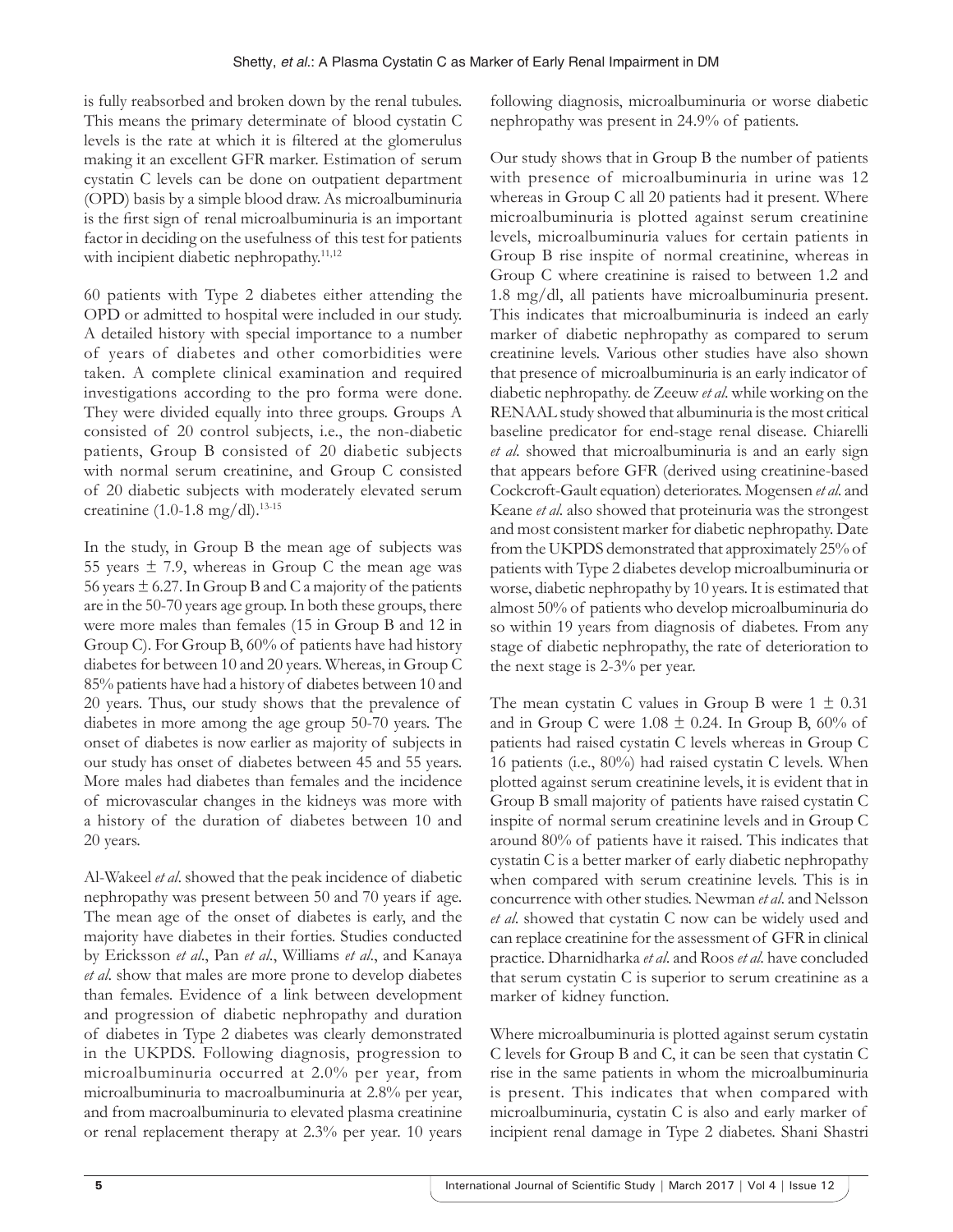*et al*. showed that cystatin C and microalbuminuria are independent risk factors for incipient CKD and could be useful as screening tools to identify those at increased risk. A. Piwowar *et al*. proved that cystatin C showed a significant increase in diabetic patients with microalbuminuria. Their study suggests that the determination of the plasma concentration of cystatin C is useful in the detection of incipient nephropathy in patients with non-insulindependent DM and is a better marker than creatinine.

The FBS levels were  $91.85 \pm 5.69$  mg/dl (mean and standard deviation) in Group A subjects,  $117.45 \pm$ 13.38 mg/dl (mean and standard deviation) in Group B and  $127.05 \pm 18.05$  mg/dl (mean and standard deviation) in Group C. The  $HbA_1c$  levels were 5.56  $\pm$  0.44 in Group A, 7.32  $\pm$  0.48 in Group B, and 7.62  $\pm$  0.54 in Group C. This indicates a poorer control of sugar levels in diabetic subjects in Group B and even poorer glycemic control in the subjects with early diabetic nephropathy in Group C. Wilson *et al*. proved that those who showed evidence of renal damage, were found to have poor control of blood sugar levels. Landro *et al*. showed that a glycosylated Hb of more than 7.5% was a major risk factor for development of nephropathy.

The BP levels were within normal limits for the control group. In Group B, the BP levels were 128/82 mm of Hg  $\pm$  11.72/8.14, i.e., were still in normal limits. Whereas in Group C the BP was  $142/90 \pm 15.20/7.69$ . Most of the subjects in Group C were on antihypertensive medications. This shows that BP in patients with renal damage due to diabetes was on the higher side. Mogensen *et al*. showed the higher prevalence of hypertension in patients with established diabetic nephropathy and that antihypertensive treatment shows the decline in renal function in diabetic nephropathy. In another study, he also documented that elevated BP was very closely related to development of diabetic renal disease in Type 2 diabetic patients, moreover showed a correlation between BP and rate of progression.

Thus to summarize, it was necessary to study the correlation between microalbuminuria and cystatin C and in cystatin C is also an early marker of incipient renal damage in Type 2 diabetics. Tight control of blood sugars and BP is necessary to arrest the development of renal damage in Type 2 diabetes, and serum cystatin C levels may be used routinely or even as an alternative to microalbuminuria for the detection of diabetic nephropathy.

We may also remember that the incidence of diabetes and its complications are very high. In such small studies, it is hard to generalize or derive conclusive ideas regarding serious complications such as diabetic nephropathy.

Thus, large-scale multi-centric studies are required for early detection of diabetic nephropathy and studying its correlation with serum cystatin C.

# **CONCLUSION**

- 1. A higher prevalence of Type 2 DM is more in the 50-70 years age group and onset of diabetes has moved to forties
- 2. Prevalence of Type 2 DM is more than in females
- 3. Incidence of microvascular complications such as diabetic nephropathy increases when the duration of diabetes is more than 10 years
- 4. Hypertension often accompanies diabetics nephropathy
- 5. Poorer control of sugar levels is found in patients progressing toward diabetic nephropathy
- 6. Cystatin C is an early and better marker of incipient diabetic nephropathy in Type 2 diabetics when compared with serum creatinine
- 7. Serum cystatin C is also independent and early maker of incipient diabetics nephropathy and even when compared to microalbuminuria in Type 2 diabetic patients.

# REFERENCES

- 1. Shastri S, Katz R, Shlipak MG, Kestenbaum B, Peralta CA, Kramer H, *et al.* Cystatin C and albuminuria as risk factors for development of CKD stage 3: The Multi-Ethnic Study of Atherosclerosis (MESA). Am J Kidney Dis 2011;57:832-40.
- 2. Roos JF, Doust J, Tett SE, Kirkpatrick CM. Diagnostic accuracy of cystatinC compared to serum creatinine for the estimation of renal dysfunction in adults and children - A meta-analysis. Clin Biochem 2007;40:383-91.
- 3. Al-Wakeel JS, Hammad D, Al Suwaida A, Mitwalli AH, Memon NA, Sulimani F. Microvascular and macrovascular complications in diabetic nephropathy patients referred to nephrology clinic. Saudi J Kidney Dis Transpl 2009;20:77-85.
- 4. Stumvoll M, Goldstein BJ, van Haeften TW. Type 2 diabetes: Principles of pathogenesis and therapy. Lancet 2005;365:1333-46.
- 5. Rask-Madsen C, King GL. Kidney complications: Factors that protect the diabetic vasculature. Nat Med 2010;16:40-1.
- 6. Rema M, Premkumar S, Anitha B, Deepa R, Pradeeepa R, Mohan V. Prevalence of diabetic retinopathy in urban India: The Chennai urban rural epidemiology study (CURES) eye study, I. Invest Ophthalmol Vis Sci 2005:46:2328-33.
- 7. Merz B. 'Lp(a)' joins other serum cholesterol lipoproteins as risk determinant. JAMA 1989;261:2013-4.
- 8. Expert Committee on the Diagnosis and Classification of Diabetes. Diabetes Care 1997;20:1183-97, Diabetes Care 2007;26:3160-7.
- 9. Sicree R, Shaw J, Zimmet P. Diabetes and impaired glucose tolerance. In: Gad D, editor. Diabetes Atlas. International Diabetes Federation. 3rd ed. Belgium: International Diabetes Federation; 2006. p. 15-103.
- 10. Deo SS, Zantye A, Mokal R, Mithbawkar S, Rane S, Thakur K. To identify the risk factors for high prevalence of diabetes and impaired glucose tolerance in Indian rural population. Int J Diabetes Dev Ctries 2006;26;19-23.
- 11. Boulton AJ, Malik RA, Arezzo JC, Sosenko JM. Diabetic somatic neuropathies. Diabetes Care 2004;27:1458-86.
- 12. Rose BD, Bakris GL. Microalbuminuria and Cardiovascular Disease. In: Up to Date, Rose BD, editor. Wellesley, MA: UpToDate; 2004.
- 13. Pucci L, Triscornia S, Lucchesi D, Fotino C, Pellegrini G, Pardini E, *et al.*